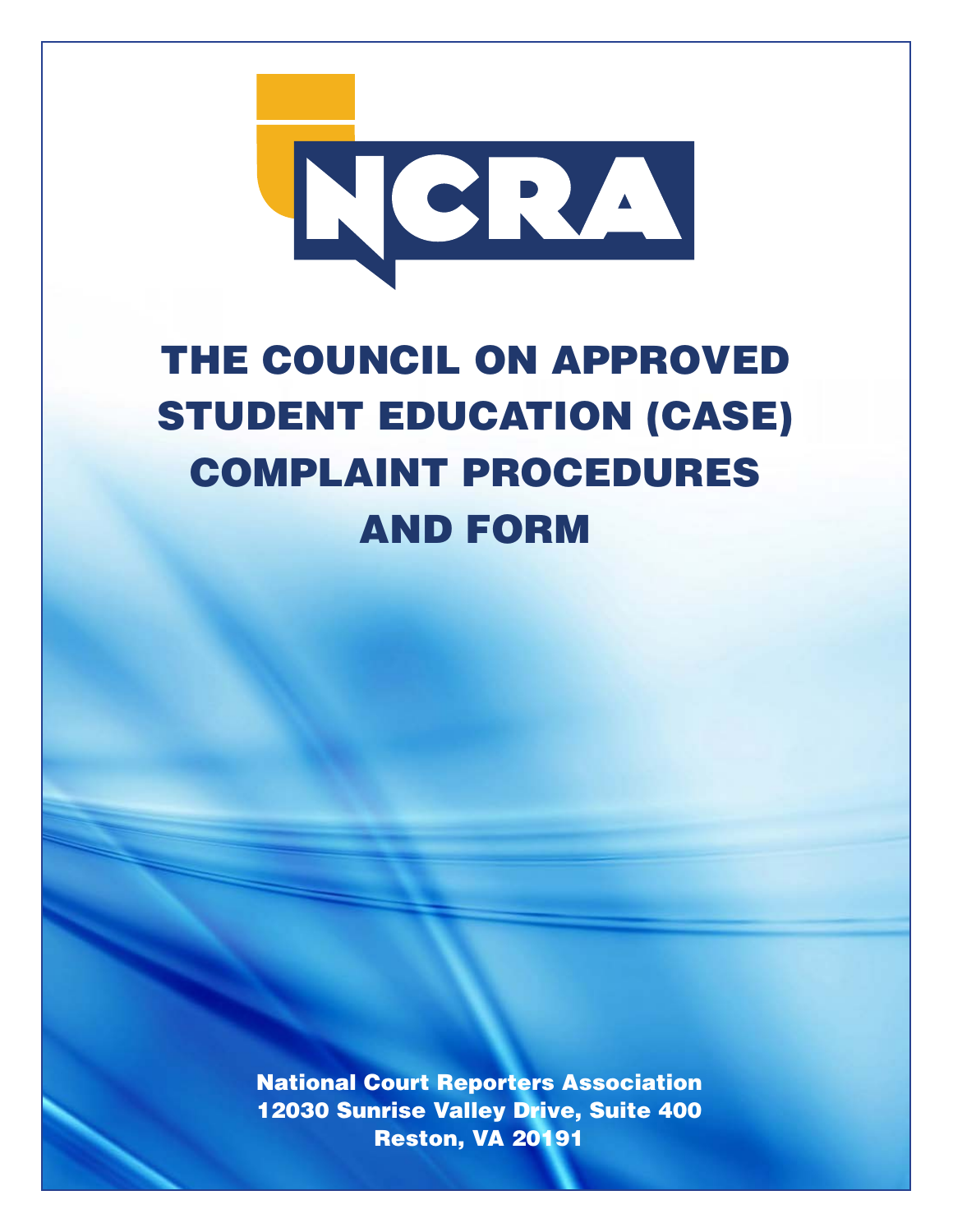# **THE COUNCIL ON APPROVED STUDENT EDUCATION (CASE) COMPLAINT PROCEDURES AND FORM**

Each institution with an approved program shall publish a procedure for handling and resolving student complaints, including provisions for a final written decision.

Complaints must be handled in the following manner:

- 1. The student must file the complaint in compliance with the institution's published grievance procedure.
- 2. If the final written decision of the institution is deemed unsatisfactory by the student, then the student must file an NCRA Complaint Form. The NCRA Complaint Form must be accompanied by the final written decision of the institution.
- 3. The NCRA Complaint Form will be submitted to CASE for consideration. If it appears that the General Requirements and Minimum Standards have been violated, CASE will discuss the seriousness of the alleged violation and determine whether any further action is necessary or indicated. Repeated complaints may result in a CASE visitation at the institution's expense.

# **COMPLAINT PROCEDURES**

The following procedures shall be followed in instituting and resolving complaints that an NCRA-approved court reporting program has violated the General Requirements and Minimum Standards.

"Executive Director" refers to the NCRA Executive Director or his or her designated representative.

#### **A. Filing and investigation of complaints**

- 1. Any student having been enrolled in an NCRA-approved court reporting program may file a complaint on an NCRA complaint form or in a format meeting the requirements set forth in paragraph A.2. The Executive Director shall promptly acknowledge receipt of all complaints. The Executive Director shall send a copy of these complaint procedures to the person making the complaint. The final written decision of the institution must accompany the complaint form. If the complaint does not contain all the required information, the Executive Director shall advise the person making the complaint that further information must be provided before any further action can be taken and shall specify what further information is required. Any complaint not meeting the requirements of paragraph A.2 will not be considered.
- 2. All complaints must be in writing, signed by the person making the complaint, and addressed to the Executive Director of the Association. All complaints must contain the name and address of the Program complained against, a description of the conduct complained of, and references to the specific provisions of the General Requirements and Minimum Standards involved in the complaint. All complaints must be signed by the complainant, and the complainant must affirm that the facts stated in the complaint are true and accurate to the best of the complainant's knowledge and belief. The complaint must also contain the complainant's consent for the Association's disclosure of the complaint to the Program complained against, the members of the Council on Approved Student Education (CASE), and Association directors, officers, and appropriate staff.
- 3. Despite the satisfaction of all the requirements of paragraph A.2, the Executive Director, the CASE Chair, and an NCRA staff liaison to CASE may determine, in their sole discretion, not to send the complaint to the full Council if the complaint (a) fails to state grounds upon which CASE may recommend action or (b) is beyond the scope or authority of CASE. If the complaint is not sent to the full Council for the reasons set forth in this paragraph, the Executive Director shall inform the complainant in writing of such fact and the reasons why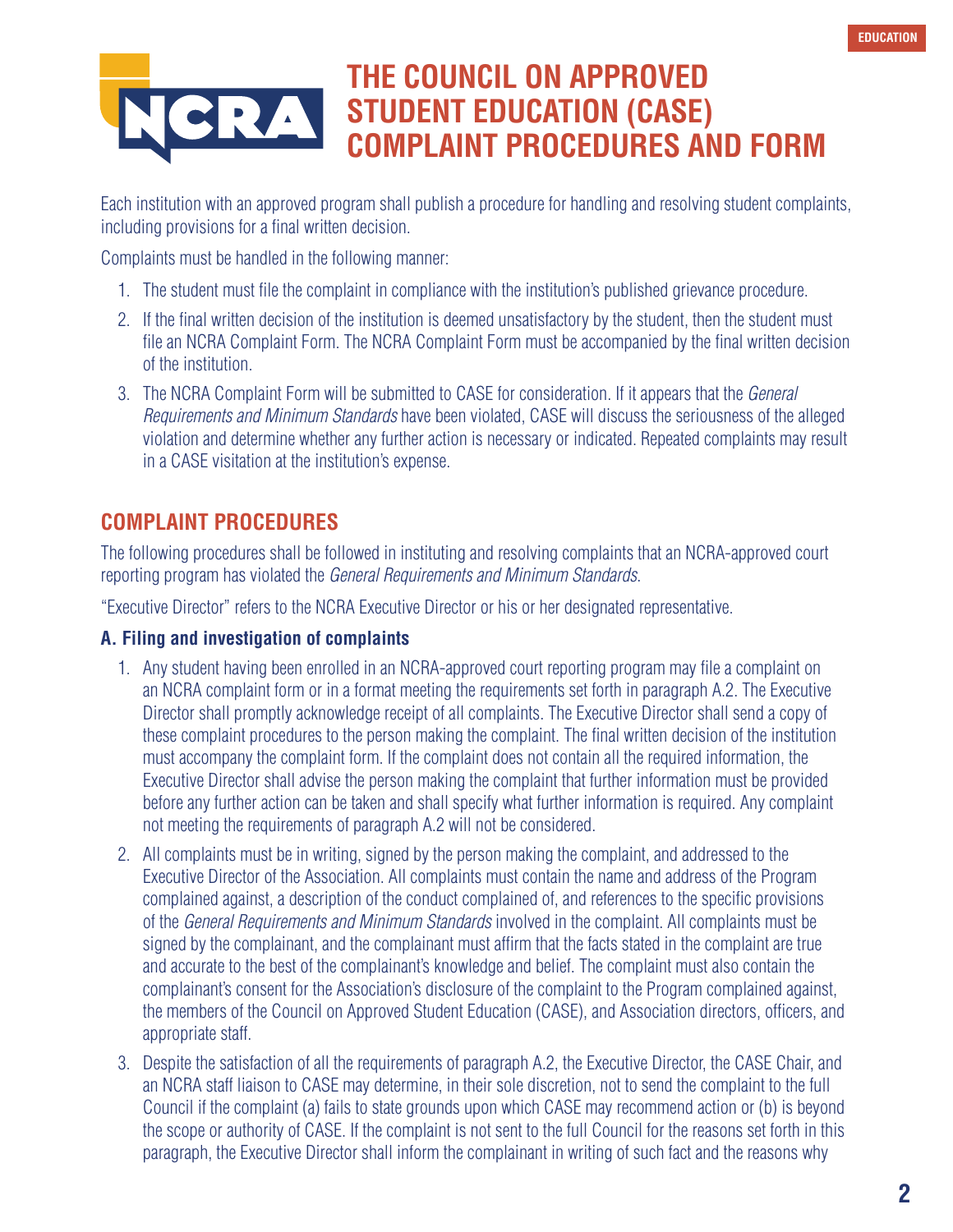the full Council will not consider the complaint. The full Council shall review all decisions not to send the complaint to the Council at its regularly scheduled meetings and, on its own motion, may decide to consider a complaint previously dismissed.

4. Once a complaint is accepted for processing, NCRA will send all written communications to the person making the complaint and the Program complained against by certified mail. The Executive Director shall forward a copy of the complaint to the Program complained against, along with a copy of these complaint procedures, and a copy of the General Requirements and Minimum Standards, and request that the Program respond to the complaint in writing within thirty (30) days. A copy of any response received shall be forwarded to the complaining party.

#### **B. Council on Approved Student Education actions**

1. If the complaint is considered to be valid, CASE will follow through in accordance with the provisions outlined in the General Requirements and Minimum Standards.